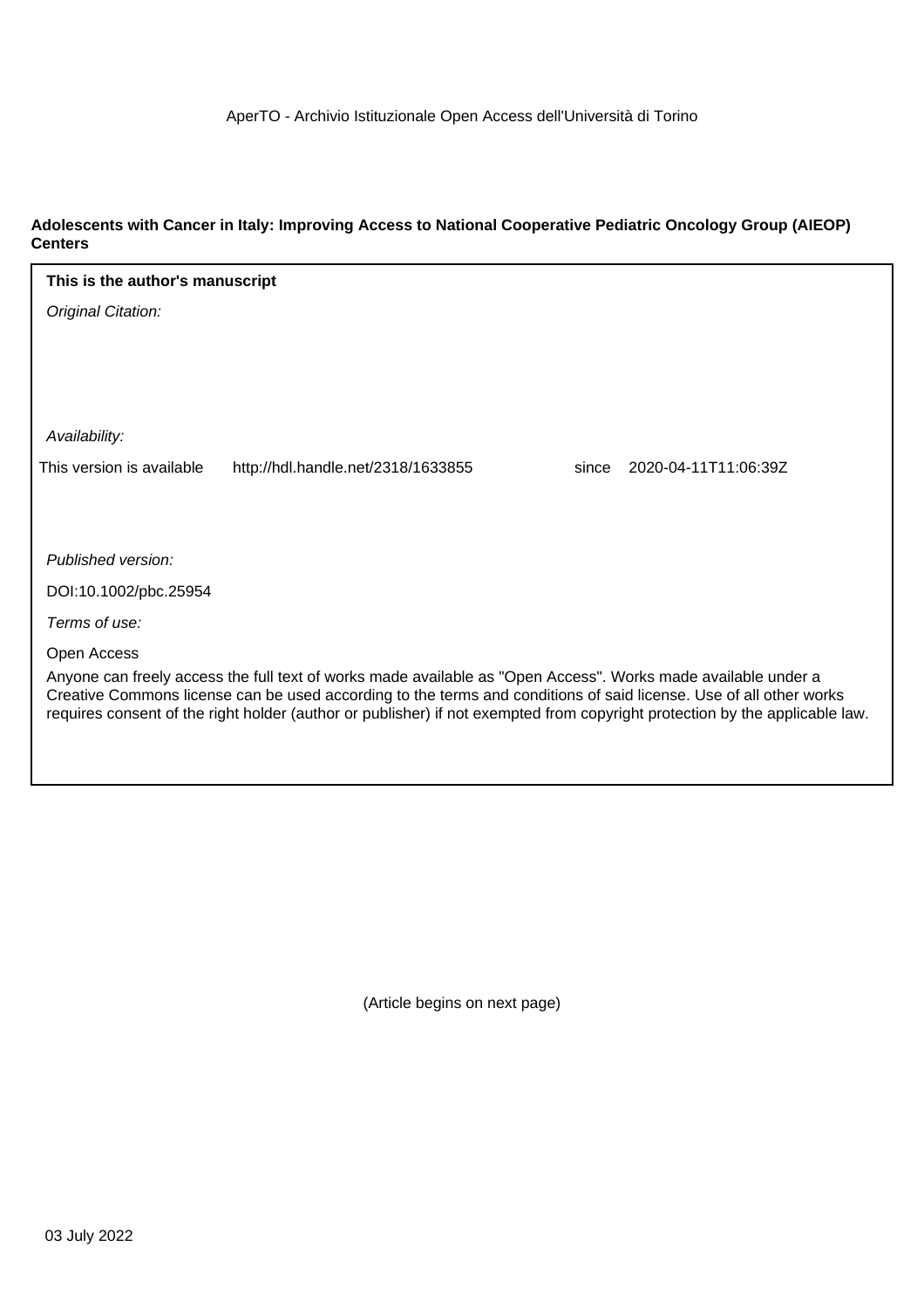# **Adolescents with Cancer in Italy: Improving Access to National Cooperative**

# **Pediatric Oncology Group (AIEOP) Centers**

[Andrea Ferrari MD,](https://onlinelibrary-wiley-com.bibliopass.unito.it/action/doSearch?ContribAuthorStored=Ferrari%2C+Andrea) [Roberto Rondelli MD,](https://onlinelibrary-wiley-com.bibliopass.unito.it/action/doSearch?ContribAuthorStored=Rondelli%2C+Roberto) [Andrea Pession MD,](https://onlinelibrary-wiley-com.bibliopass.unito.it/action/doSearch?ContribAuthorStored=Pession%2C+Andrea) [Maurizio Mascarin MD,](https://onlinelibrary-wiley-com.bibliopass.unito.it/action/doSearch?ContribAuthorStored=Mascarin%2C+Maurizio)

[Carlotta Buzzoni Msc,](https://onlinelibrary-wiley-com.bibliopass.unito.it/action/doSearch?ContribAuthorStored=Buzzoni%2C+Carlotta) [Maria Luisa Mosso MD,](https://onlinelibrary-wiley-com.bibliopass.unito.it/action/doSearch?ContribAuthorStored=Mosso%2C+Maria+Luisa) [Milena Maule PhD,](https://onlinelibrary-wiley-com.bibliopass.unito.it/action/doSearch?ContribAuthorStored=Maule%2C+Milena) [Elena Barisone MD,](https://onlinelibrary-wiley-com.bibliopass.unito.it/action/doSearch?ContribAuthorStored=Barisone%2C+Elena) [Marina Bertolotti Msc,](https://onlinelibrary-wiley-com.bibliopass.unito.it/action/doSearch?ContribAuthorStored=Bertolotti%2C+Marina) [Carlo Alfredo Clerici MD,](https://onlinelibrary-wiley-com.bibliopass.unito.it/action/doSearch?ContribAuthorStored=Clerici%2C+Carlo+Alfredo)

[Momcilo Jankovic MD,](https://onlinelibrary-wiley-com.bibliopass.unito.it/action/doSearch?ContribAuthorStored=Jankovic%2C+Momcilo) [Franca Fagioli MD,](https://onlinelibrary-wiley-com.bibliopass.unito.it/action/doSearch?ContribAuthorStored=Fagioli%2C+Franca) [Andrea Biondi MD](https://onlinelibrary-wiley-com.bibliopass.unito.it/action/doSearch?ContribAuthorStored=Biondi%2C+Andrea)

## **Abstract**

This analysis compared the numbers of patients treated at Italian pediatric oncology group (Associazione Italiana Ematologia Oncologia Pediatrica [AIEOP]) centers with the numbers of cases predicted according to the population‐ based registry. It considered 32,431 patients registered in the AIEOP database (1989–2012). The ratio of observed (O) to expected (E) cases was 0.79 for children (0–14 years old) and 0.15 for adolescents (15–19 years old). The proportion of adolescents increased significantly over the years, however, from 0.05 in the earliest period to 0.10, 0.18, and then 0.28 in the latest period of observation, suggesting a greater efficacy of local/national programs dedicated to adolescents.

**Abbreviations** 

**AIEOP** Associazione Italiana Ematologia Oncologia Pediatrica **AIRTUM** Associazione Italiana Registri Tumori **CNS** central nervous system **SIAMO** Società Italiana Adolescenti Malati Onco‐ ematologici

## *INTRODUCTION*

The optimal management of adolescents with cancer remains a challenge. Various authors report little improvement in adolescents' survival rates compared with other age groups, and a worse survival for adolescents than for children with the same types of tumor.**[1](https://onlinelibrary-wiley-com.bibliopass.unito.it/doi/full/10.1002/pbc.25954#pbc25954-bib-0001)**, **[2](https://onlinelibrary-wiley-com.bibliopass.unito.it/doi/full/10.1002/pbc.25954#pbc25954-bib-0002)**This may stem from several factors, but differences in access to optimal cancer services and treatments delivered are believed to play a part.**[2](https://onlinelibrary-wiley-com.bibliopass.unito.it/doi/full/10.1002/pbc.25954#pbc25954-bib-0002)**-**[4](https://onlinelibrary-wiley-com.bibliopass.unito.it/doi/full/10.1002/pbc.25954#pbc25954-bib-0004)** The Italian pediatric oncology community's awareness of this issue has been growing in recent years. In 2008, a Committee on Adolescents was established by the Italian Pediatric Oncology Association (*Associazione Italiana Ematologia Oncologia Pediatrica* [AIEOP]). A study published in 2009 of more than 22,000 cases treated from 1989 to 2006 revealed that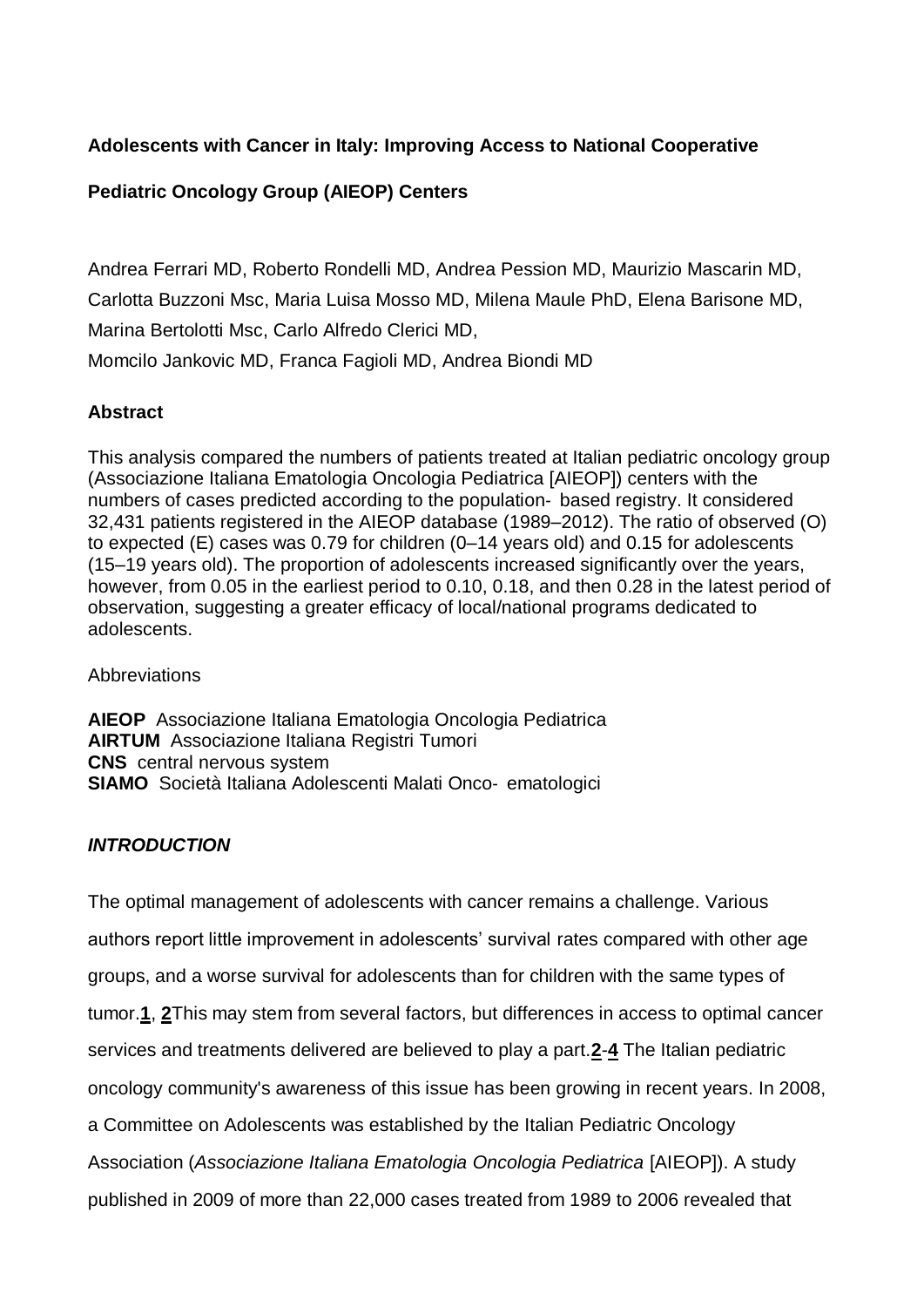adolescent cancer patients' access to AIEOP centers had been distinctly limited: only 10% compared to 77% of children.**[5](https://onlinelibrary-wiley-com.bibliopass.unito.it/doi/full/10.1002/pbc.25954#pbc25954-bib-0005)** Further research suggested that excessively strict upper age limits were preventing teenagers from being admitted to AIEOP centers.**[6](https://onlinelibrary-wiley-com.bibliopass.unito.it/doi/full/10.1002/pbc.25954#pbc25954-bib-0006)** Various initiatives were consequently devised to improve awareness on adolescent cancer.**[7](https://onlinelibrary-wiley-com.bibliopass.unito.it/doi/full/10.1002/pbc.25954#pbc25954-bib-0007)** This study compares the number of cases treated at AIEOP centers with the number of cases expected, to see whether these interventions have increased the proportion of adolescents treated at pediatric oncology centers over time.

### *RESULTS*

We compared the numbers of adolescents (15–19 years old) and children (0–14 years old) with cancer treated at AIEOP centers with the numbers of cases expected to occur in Italy based on the incidence rates derived from the population‐ based Italian Network of Cancer Registries (*Associazione Italiana Registri Tumori* [AIRTUM]).

All malignant tumors were considered eligible. Astrocytomas of the central nervous system (CNS) were also included because differentiation between malignant and benign cases is not easy, and benign astrocytomas are often locally aggressive and therefore potentially just as invasive and lethal as malignant ones.

The observed cases were patients under 20 years old at diagnosis registered in the AIEOP Mod.1.01 database by 55 centers during the years 1989–2012. The study period was split into four diagnostic periods: 1989–1994, 1995–2000, 2001–2006, and 2007– 2012. All pediatric oncology units in Italy are affiliated with AIEOP.

The cases of cancer expected in 1989–2012 was calculated using AIRTUM's site‐ specific incidence rates for 1989–2008 for the Italian population by age group (0, 1–4, 5–9, 10–14, and 15–19 years old) and diagnostic period (the rates for 2001–2006 were also adopted for 2009–2012).**[8](https://onlinelibrary-wiley-com.bibliopass.unito.it/doi/full/10.1002/pbc.25954#pbc25954-bib-0008)** The AIRTUM includes 32 general and five specialized cancer registries (only two specializing in childhood and adolescent cancer). It monitors over 5.5 million children and adolescents (approximately 4 million children and 1.5 million adolescents),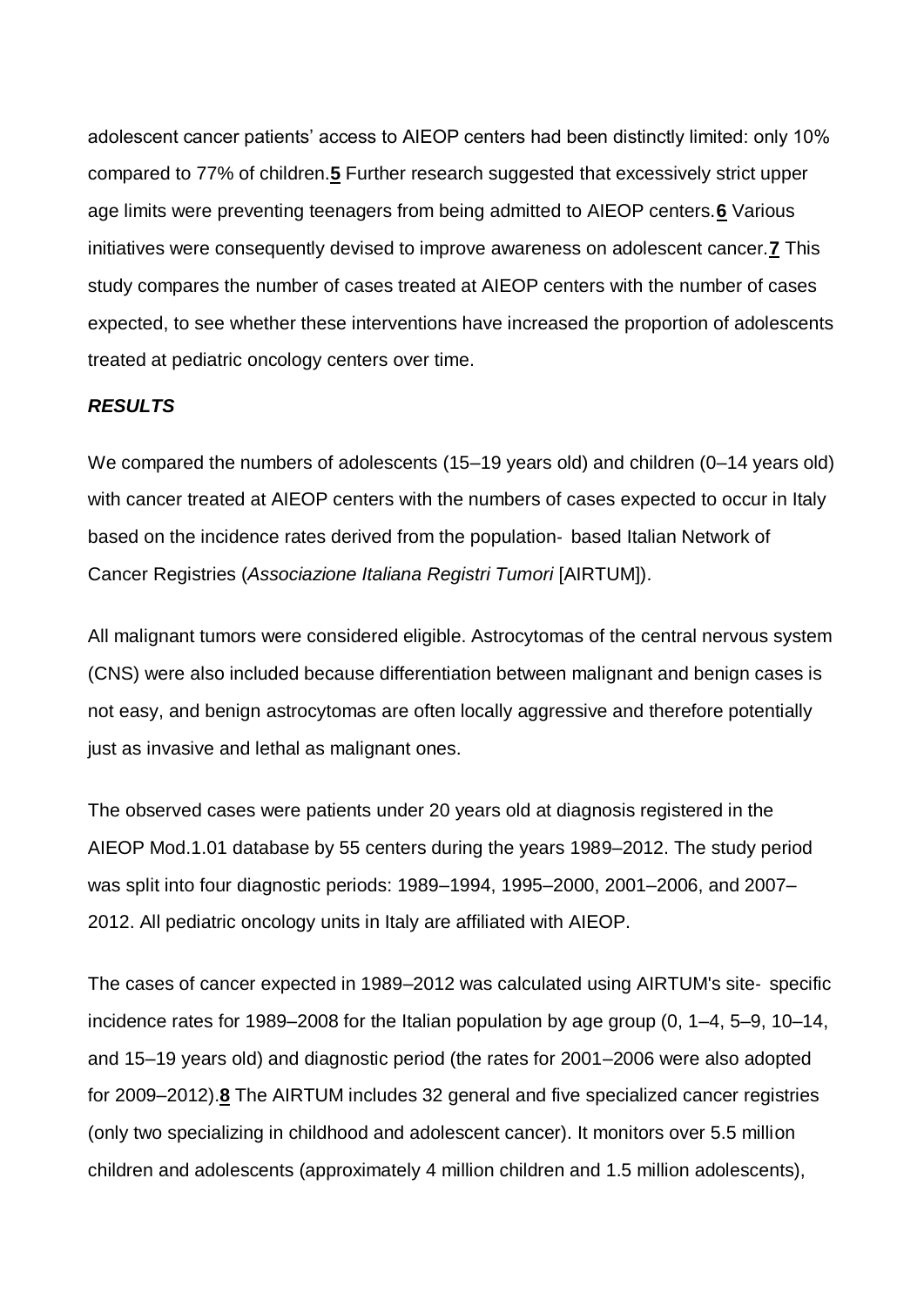corresponding to 47% of Italy's population in this age group. Our analyses were based on the International Childhood Cancer Classification ICCC‐ 3.**[9](https://onlinelibrary-wiley-com.bibliopass.unito.it/doi/full/10.1002/pbc.25954#pbc25954-bib-0009)**

The statistical significance of differences between observed (O) and expected (E) numbers of cases was tested by calculating confidence interval around the O/E ratio using the Sahai and Khurshid method. Statistical significance was set at 0.05. All statistical tests were two- tailed. The Breslow–Day test was used to assess O/E trends by diagnostic period. All analyses were conducted using the SAS 8.2 and Stata/SE 11.0 software.

During the study period, 32,431 cancer patients were registered in the AIEOP database, 29,337 children and 3,094 (9.5%) adolescents. Epidemiological data suggested that 57,672 cases could be expected in Italy during the same period. Table **[I](https://onlinelibrary-wiley-com.bibliopass.unito.it/doi/full/10.1002/pbc.25954#pbc25954-tbl-0001)** shows the cases registered and expected by diagnosis and patient age. The O/E ratio for the entire time period was 0.79 for children (over 0.90 for many tumor types) and 0.15 for adolescents. Table **[II](https://onlinelibrary-wiley-com.bibliopass.unito.it/doi/full/10.1002/pbc.25954#pbc25954-tbl-0002)** shows adolescent cases and the O/E ratios in the four diagnostic periods considered. The overall O/E ratio rose gradually from 0.05 in the first period to 0.10, then 0.18, and 0.28; with few exceptions, this improvement was statistically significant for all tumor types. In 2007–2012, the O/E ratio for adolescents was particularly high (≥1) for CNS primitive neuroectodermal tumors, neuroblastoma, hepatic tumors, osteosarcoma, and Ewing sarcoma. It was 0.82 for acute lymphocytic leukemia. The lowest O/E ratios were seen for carcinomas (0.04), lymphomas (0.24), and germ cell tumors (0.21).

### *DISCUSSION*

Although adolescents are still less well represented than children at Italian pediatric oncology referral centers, the present study shows that the proportion of 15‐ to 19‐ year‐ olds treated at pediatric oncology facilities has improved significantly in recent years, and for almost all tumor types. Better O/E ratios demonstrate that, for some pediatric type tumors, most adolescent cases have recently been treated at centers affiliated to the AIEOP. The O/E ratios have remained low for malignancies more typical of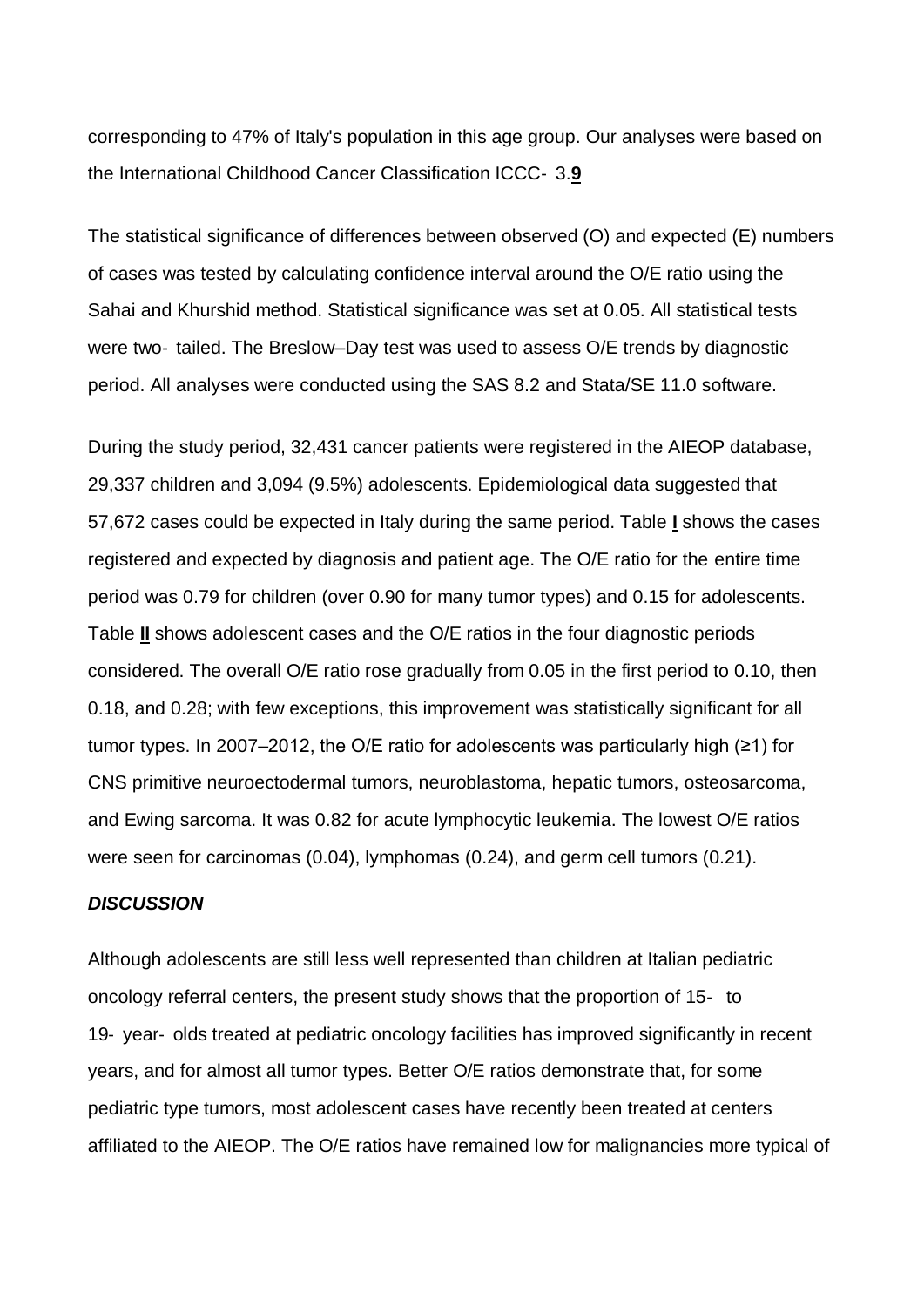adult age, such as carcinomas. As a limitation of the study, no data are available on where and how patients not seen at AIEOP centers may have been treated.

Adolescents have often been described as a medically underserved population, in that they may be less likely to access the best possible treatment facilities compared to younger children.**[2](https://onlinelibrary-wiley-com.bibliopass.unito.it/doi/full/10.1002/pbc.25954#pbc25954-bib-0002)**-**[4](https://onlinelibrary-wiley-com.bibliopass.unito.it/doi/full/10.1002/pbc.25954#pbc25954-bib-0004)** Many potential reasons for this state of affairs have been suggested. Some are patient related (e.g., a limited awareness of adolescents' healthcare options), but many are factors relating to the healthcare system, including primary care providers' limited awareness that cancer can occur in adolescents, arbitrary patterns of referral to pediatric or adult medical oncologists based on age alone, strict upper age limits set by pediatric hospitals, inadequate collaboration between pediatric and adult medical oncologists, and a shortage of organized healthcare networks focusing on adolescents.**[10](https://onlinelibrary-wiley-com.bibliopass.unito.it/doi/full/10.1002/pbc.25954#pbc25954-bib-0010)**- **[14](https://onlinelibrary-wiley-com.bibliopass.unito.it/doi/full/10.1002/pbc.25954#pbc25954-bib-0014)**

In Italy, alongside two local projects developed in Aviano **[15](https://onlinelibrary-wiley-com.bibliopass.unito.it/doi/full/10.1002/pbc.25954#pbc25954-bib-0015)** and Milan,**[16](https://onlinelibrary-wiley-com.bibliopass.unito.it/doi/full/10.1002/pbc.25954#pbc25954-bib-0016)** an ad hoc AIEOP committee established in 2008 led to a nationwide program.**[7](https://onlinelibrary-wiley-com.bibliopass.unito.it/doi/full/10.1002/pbc.25954#pbc25954-bib-0007)** Since previous Italian studies had found the AIEOP network far less effective in serving adolescents than children, and assuming that pediatric oncologists are in a better position to care for adolescent cancer patients (especially those with pediatric‐ type tumors),**[17](https://onlinelibrary-wiley-com.bibliopass.unito.it/doi/full/10.1002/pbc.25954#pbc25954-bib-0017)**, **[18](https://onlinelibrary-wiley-com.bibliopass.unito.it/doi/full/10.1002/pbc.25954#pbc25954-bib-0018)** the AIEOP committee aimed primarily to increase the proportion of adolescents accessing AIEOP centers. Action was taken to raise the upper age limit for admission to pediatric oncology centers and a broad‐ based communication strategy was implemented at various levels (community, media, family physicians, oncologists, and institutions).**[7](https://onlinelibrary-wiley-com.bibliopass.unito.it/doi/full/10.1002/pbc.25954#pbc25954-bib-0007)** The rising O/E ratios of adolescent cancer cases treated at AIEOP centers in recent years demonstrate the efficacy of these actions.

The Italian oncology community nonetheless recognized a further crucial need to establish strong cooperation between pediatric oncologists and adult medical oncologists. In 2013, the AIEOP committee changed into a broad‐ based national task force focusing on adolescents and young adults, in close cooperation with adult oncology societies. Its new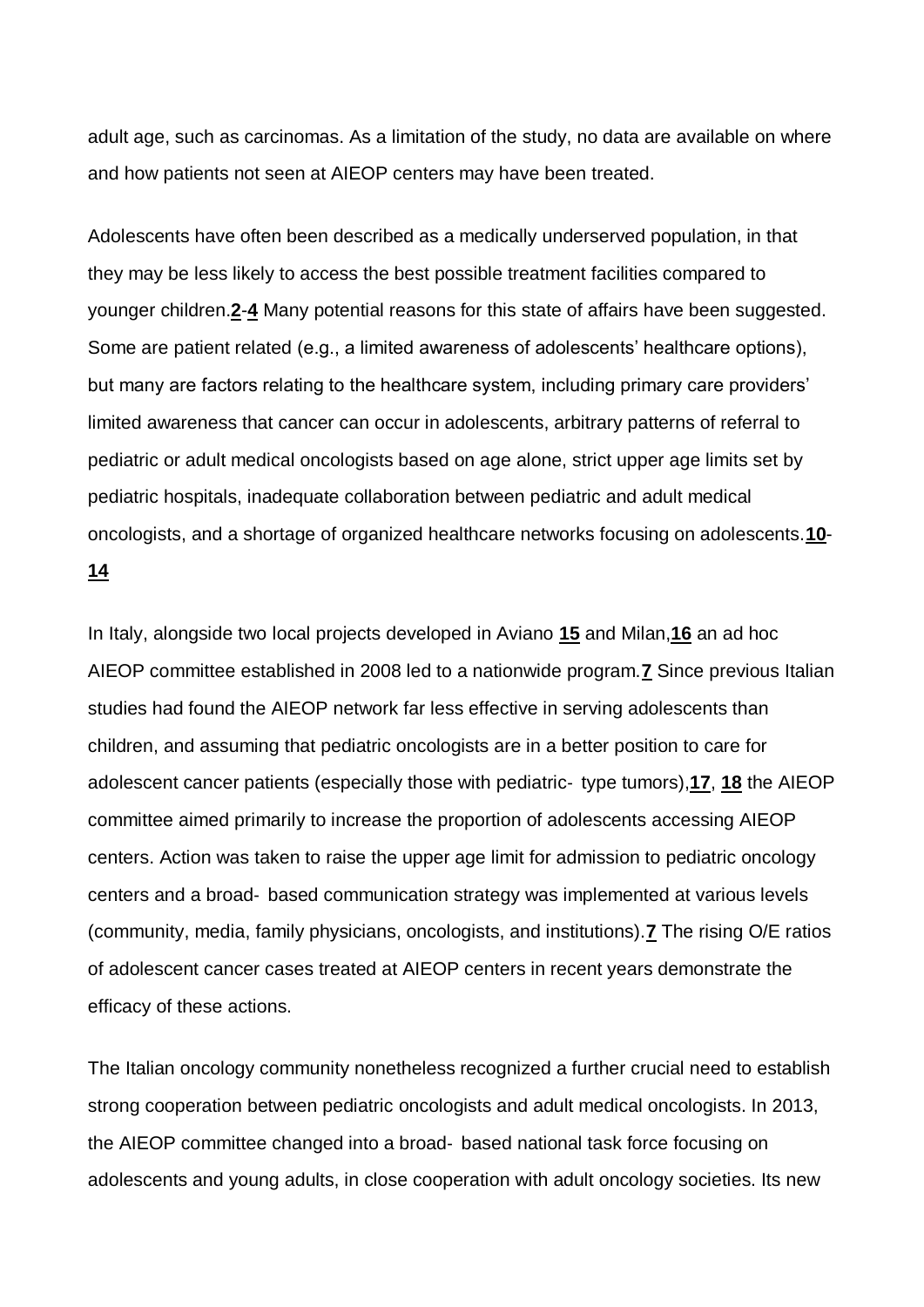project, called SIAMO (Società Italiana Adolescenti Malati Onco‐ ematologici, the Italian Society for Adolescents with Oncohematological Diseases),**[19](https://onlinelibrary-wiley-com.bibliopass.unito.it/doi/full/10.1002/pbc.25954#pbc25954-bib-0019)** was formally established by the country's pediatric and adult hematological and oncological scientific societies, and also involves other stakeholders (nurses, psychologists, advocacy organizations, and parents associations). With the support of the Italian National Health Service, SIAMO aims to include the particular needs of adolescents in Italy's next National Oncology Plan, identifying the special criteria and facilities that centers (be they pediatric or adult units) need to treat adolescents with cancer (no restrictive age cut- offs, availability of clinical trials on the different types of tumor, training multidisciplinary staff, age‐ appropriate psychosocial support teams, dedicated spaces, fertility preservation, and transition in care programs).**[19](https://onlinelibrary-wiley-com.bibliopass.unito.it/doi/full/10.1002/pbc.25954#pbc25954-bib-0019)**

#### *References*

- 1 Gatta G, Zigon G, Capocaccia R, Coebergh JW, Desandes E, Kaatsch P, Pastore G, Peris‐ Bonet R, Stiller CA, EUROCARE Working Group. Survival of European children and young adults with cancer diagnosed 1995–2002. Eur J Cancer 2009; 45: 992– 1005.
- 2Ferrari A, Bleyer A. Participation of adolescents with cancer in clinical trials. Cancer Treatment Rev 2007; 33: 603– 608.
- 3Fern L, Davies S, Eden T, Feltbower R, Grant R, Hawkins M, Lewis I, Loucaides E, Rowntree C,Stenning S, Whelan J. Rates of inclusion of teenagers and young adults in England into National Cancer Research Network clinical trials: Report from the National Cancer Research Institute (NCRI) Teenage and Young Adult Clinical Studies Development Group. Br J Cancer2008; 99: 1967– 1974.
- 4Desandes E, Bonnay S, Berger C, Brugieres L, Demeocq F, Laurence V, Sommelet D, Tron I,Clavel J, Lacour B. Pathways of care for adolescent patients with cancer in France from 2006 to 2007. Pediatr Blood Cancer 2012; 58: 924– 929.
- 5Ferrari A, Dama E, Pession A, Rondelli R, Pascucci C, Locatelli F, Ferrari S, Mascarin M, Merletti F, Masera G, Aricò M, Pastore G. Adolescents with cancer in Italy: Entry into the national cooperative pediatric oncology group AIEOP trials. Eur J Cancer 2009; 45: 328– 334.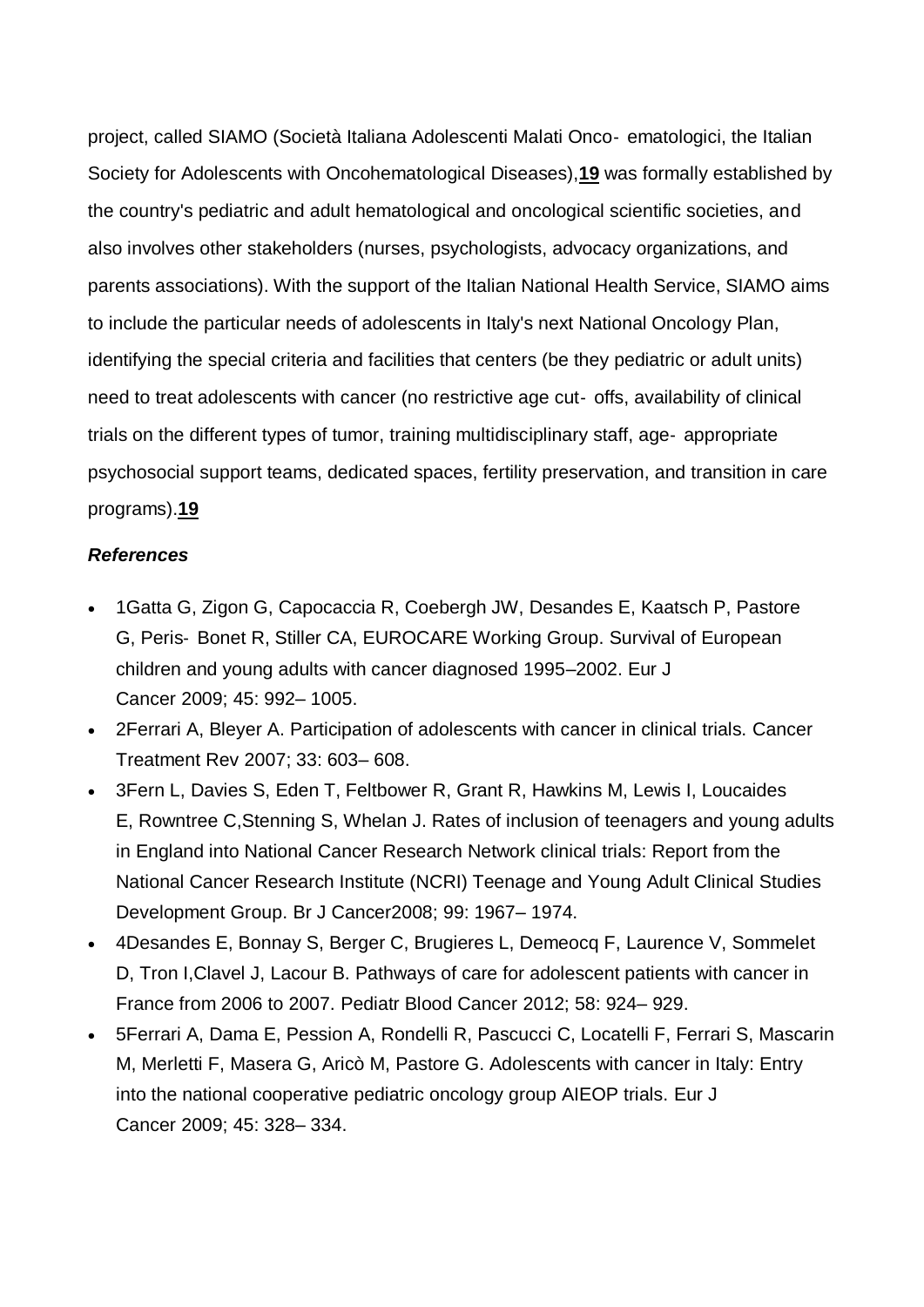- 6Ferrari A, Aricò M, Dini G, Rondelli R, Porta F. Upper age limits for accessing pediatric oncology centers in Italy: A barrier preventing adolescents with cancer from entering national cooperative AIEOP trials. Pediatr Hematol Oncol 2012; 29: 55– 61.
- 7Ferrari A. The challenge of access to care for adolescents with cancer in Italy: National and local pediatric oncology programs. International Perspectives on AYAO, Part 2. J Adolesc Young Adult Oncol 2013; 2: 112– 117.
- 8AIRTUM Working Group, CCM, AIEOP Working Group. Italian cancer figures, report 2012: Cancer in children and adolescents. Epidemiol Prev 2013;37(1 Suppl 1):1–225.
- 9Steliarova- Foucher E, Stiller C, Lacour B, Kaatsch P. International classification of childhood cancer, third edition. Cancer 2005; 103: 1457– 1467.
- 10Tai E, Buchanan ND, Eliman D, Westervelt L, Beaupin L, Lawvere S, Bleyer A. Understanding and addressing the lack of clinical trial enrollment among adolescents with cancer. Pediatrics2014; 133: S98.
- 11Felgenhauer J, Hooke MC. Regulatory barriers to clinical trial enrollment of adolescent and young adult oncology patients. Pediatrics 2014; 133: S119.
- 12Ferrari A, Thomas DM, Franklin A, Hayes- Lattin BM, Mascarin M, van der Graaf W, Albritton KE. Starting an AYA program: Some success stories and some obstacles to overcome. J Clin Oncol 2010; 28: 4850– 4857.
- 13Shaw P, Boyiadzis M, Tawbi H, Welsh A, Kemerer A, Davidson NE, Ritchey AK. Improved clinical trial enrollment in adolescent and young adult (AYA) oncology patients after the establishment of an AYA oncology program uniting pediatric and medical oncology divisions.Cancer 2012; 118: 3614– 3617.
- 14Fern LA, Lewandowski JA, Coxon KM, Whelan J. Available, accessible, aware, appropriate, and acceptable: A strategy to improve participation of teenagers and young adults in cancer trials. Lancet Oncol 2014; 15: e341– e350.
- 15Mascarin M, Truccolo I, Byther E, Capone D, Elia C. Cancer, adolescence, and their peers: "They'll give you a story". J Cancer Educ 2014; 29: 434– 440.
- 16Ferrari A, Clerici CA, Casanova M, Luksch R, Terenziani M, Spreafico F, Polastri D, Meazza C,Veneroni L, Catania S, Schiavello E, Biassoni V, Podda M, Massimino M. The youth project at the Istituto Nazionale Tumori in Milan. Tumori 2012; 98: 399– 407.
- 17Ferrari A, Dileo P, Casanova M, Bertulli R, Meazza C, Gandola L, Navarria P, Collini P, Gronchi A, Olmi P, Fossati‐ Bellani F, Casali PG. Rhabdomyosarcoma in adults. A retrospective analysis of 171 patients treated at a single institution. Cancer 2003; 98: 571– 580.